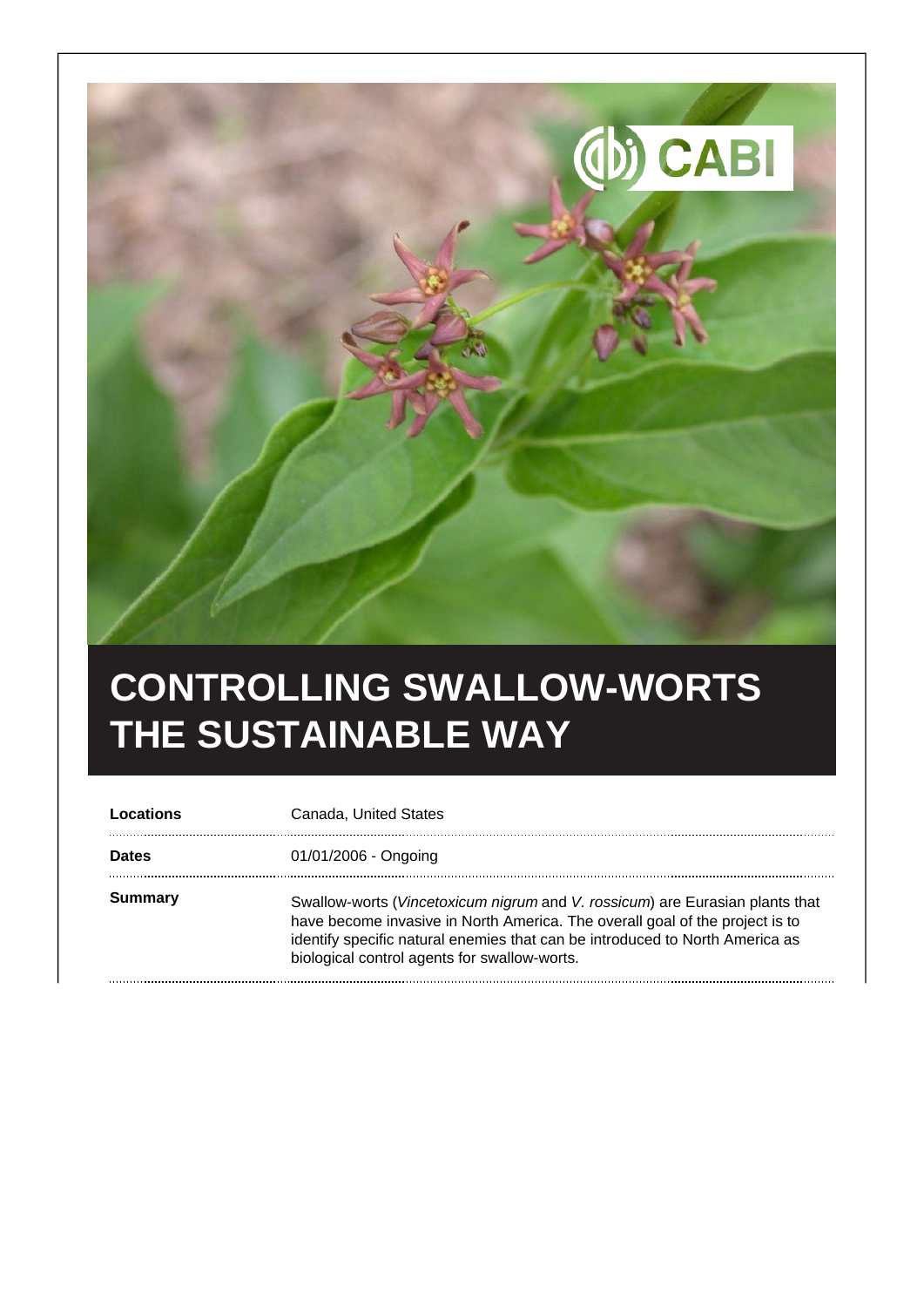| The problem       | Swallow-worts (Vincetoxicum nigrum and V. rossicum) were introduced from<br>Europe into eastern North America around 1850 as ornamental vines and have<br>since become naturalized. The current extent and potential further spread of<br>swallow-worts is of great concern to land managers and farmers in North<br>America. Studies have shown that monocultures of swallow-worts can cause<br>wide-scale degradation of ecosystems. This, and the lack of effective ways of<br>managing these weeds, has spawned interest in implementing a classical<br>biological control programme.<br>Biological control seeks to introduce host-specific natural enemies to reduce the<br>impact of invasive weeds. A guiding principle is that these agents should not<br>damage other plants. |
|-------------------|-----------------------------------------------------------------------------------------------------------------------------------------------------------------------------------------------------------------------------------------------------------------------------------------------------------------------------------------------------------------------------------------------------------------------------------------------------------------------------------------------------------------------------------------------------------------------------------------------------------------------------------------------------------------------------------------------------------------------------------------------------------------------------------------|
| What we are doing | In 2006, a team from CABI's centre in Switzerland and the University of Rhode<br>Island, USA started surveying potential biological control agents that attack and<br>are specific to swallow-wort plants in Western Europe and Ukraine.                                                                                                                                                                                                                                                                                                                                                                                                                                                                                                                                                |
|                   | Five potential insect biological control agents were selected for further testing:<br>the leaf-feeding moths Abrostola asclepiadis and Hypena opulenta, the leaf-<br>feeding beetle Chrysolina aurichalcea asclepiadis, the root-feeding beetle<br>Chrysochus (Eumolpus) asclepiadeus and the seed-feeding fly Euphranta<br>connexa.                                                                                                                                                                                                                                                                                                                                                                                                                                                    |
| Results so far    | First releases of H. opulenta were made in eastern Canada in 2014 and in the<br>eastern United States in August 2017. Monitoring is ongoing.                                                                                                                                                                                                                                                                                                                                                                                                                                                                                                                                                                                                                                            |
|                   | CABI, in collaboration with the University of Rhode Island, first studied a<br>population of C. asclepiadeus from Ukraine. Since no work could be conducted<br>in Ukraine, CABI started working with a population from France in 2018.                                                                                                                                                                                                                                                                                                                                                                                                                                                                                                                                                  |
|                   | This population, which was tested to some degree by the European Biological<br>Control Laboratory (USDA-ARS-EBCL), is different at a subspecies level from<br>the Ukrainian population, but the host range seems to be similar. Both<br>populations are able to develop on several native North American (NA) Asclepias<br>species under no-choice conditions (offering one plant species at a time), with<br>an occasional attack when Vincetoxicum is present.                                                                                                                                                                                                                                                                                                                        |
|                   | An open-field test, conducted at CABI Switzerland in 2018, indicated a narrow<br>host range of the beetle under field conditions. Additional no-choice larval<br>transfer tests are ongoing. So far, very limited larval development occurred on<br>Asclepias rubra, A. tuberosa, A. syriaca and A. incarnata. The two latter were<br>not attacked when exposed in the open-field test in 2018.                                                                                                                                                                                                                                                                                                                                                                                         |
|                   | Euphranta connexa is only found on V. hirundinaria (white swallow-wort) in<br>Europe. However, V. nigrum and V. rossicum also proved to be suitable hosts in<br>our tests. Of the 20 non-target species tested so far, four received eggs under<br>no-choice conditions. Work with E. connexa is challenging owing to the<br>difficulties to synchronize the production of fruits on both test and control plants<br>and oviposition of the fly. In view of limited funding, we are currently<br>concentrating our work on C. asclepiadeus.                                                                                                                                                                                                                                             |
| Donors            | Carleton University, Ottawa, USDA-ARS, Ithaca, NY, USA, Agriculture and Agri-<br>Food Canada (AAFC)                                                                                                                                                                                                                                                                                                                                                                                                                                                                                                                                                                                                                                                                                     |
| Partners          | University of Toronto, Canada, Michigan State University, USA, Colorado State<br>University, USA, USDA-ARS, European Biological Control Laboratory (EBCL),<br>France, The University of Rhode Island, USA                                                                                                                                                                                                                                                                                                                                                                                                                                                                                                                                                                               |